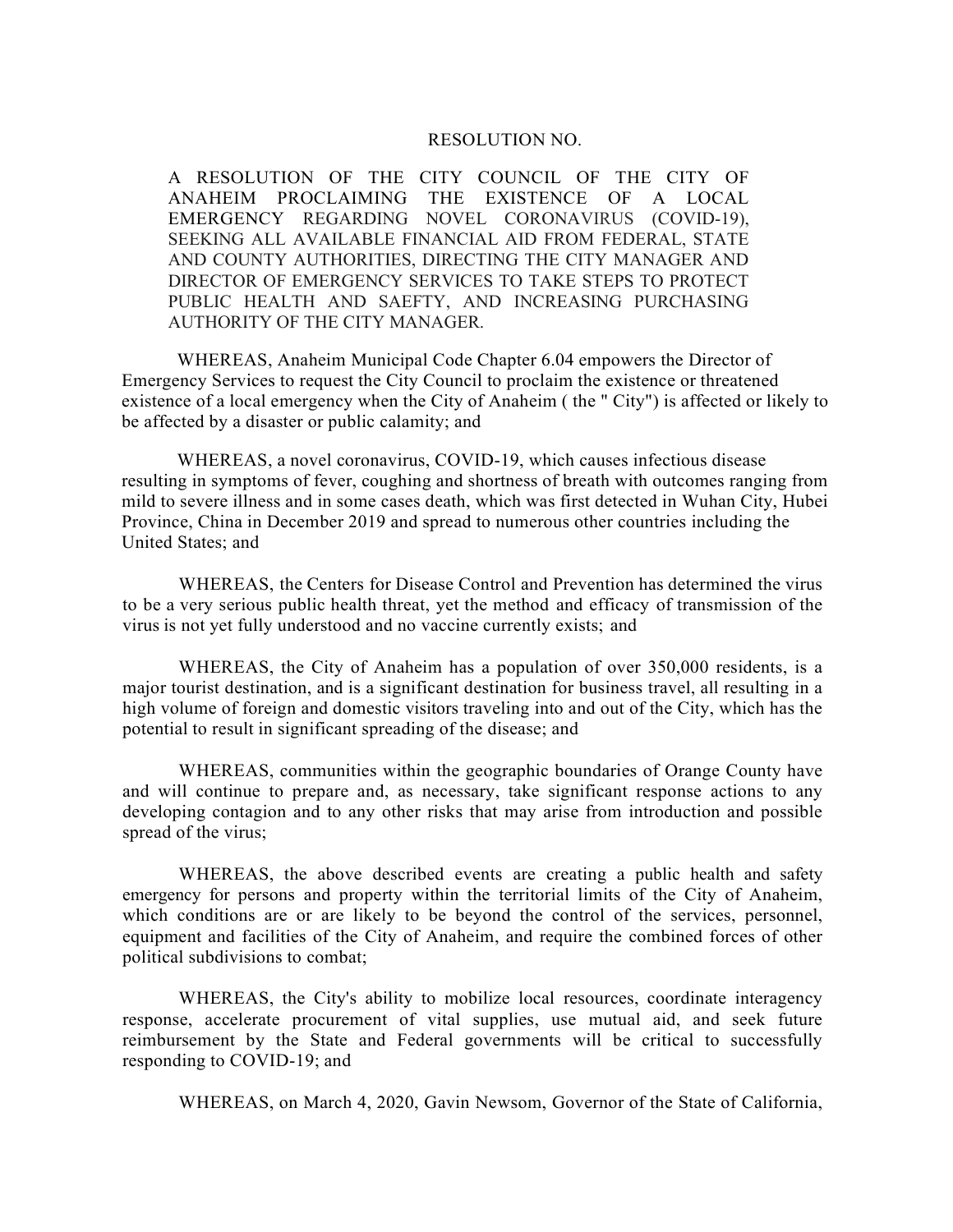proclaimed a State of Emergency to exist in California due to the spread of COVID- 19; and

WHEREAS, these conditions warrant and necessitate that the City of Anaheim proclaim the existence of a local public health and safety emergency.

NOW, THEREFORE, the City Council hereby finds, determines and resolves as follows:

IT IS HEREBY PROCLAIMED AND ORDERED that a Local Public Health and Safety Emergency ("Local Emergency") exists throughout the City of Anaheim; and

IT IS FURTHER PROCLAIMED AND ORDERED that the City Manager, as the City's Director of Emergency Services, and the Emergency Organization of the City are authorized and directed to take any necessary steps for the protection of life, health and safety in the City of Anaheim; and

IT IS FURTHER PROCLAIMED AND ORDERED that during the existence of this Local Emergency the powers, functions, and duties of the City's Director of Emergency Services, and the Emergency Organization of the City shall be those prescribed by State law and the City's ordinances, resolutions, approved emergency plans; and

IT IS FURTHER ORDERED, that all City Departments shall review and revise their department emergency and contingency plans to address the risks COVID-19 poses to their critical functions in coordination with the Orange County Office of Emergency Services (OES); and

IT IS FURTHER ORDERED, that all City Departments shall track costs for staffing, supplies, and equipment related to COVID-19 preparation and prevention and forward that information to Office of Emergency Services (OES); and

IT IS FURTHER ORDERED, that the City's Director of Emergency Services and the Emergency Organization of the City shall coordinate Citywide planning, preparedness and response efforts regarding COVID-19 with OES and the Orange County Department of Public Health; and

IT IS FURTHER ORDERED, that the Local Emergency proclaimed in this Resolution shall take effect immediately and that the City shall give widespread publicity and notice of the Local Emergency through the most feasible and adequate means of disseminating such notice throughout the City; and

IT IS FURTHER ORDERED, that a copy of this Resolution shall be forwarded to the OES and to such other government agencies and officials as the City's Director of Emergency Services deems prudent or necessary; and

IT IS FURTHER PROCLAIMED AND ORDERED that the Local Emergency shall be deemed to continue to exist until its termination is proclaimed by the City Council of the City of Anaheim; and